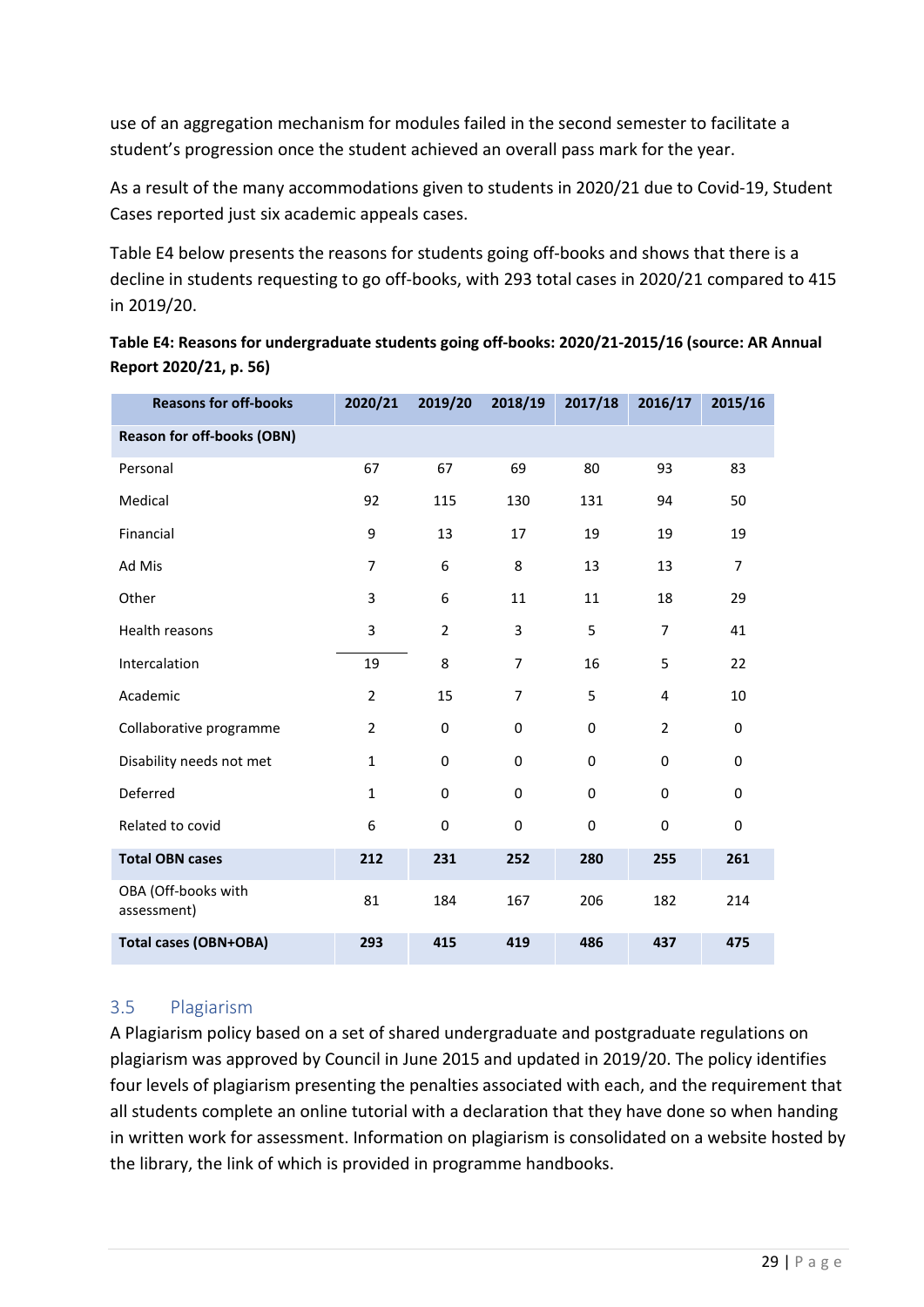The recording of plagiarism cases at the module level in SITS is reported in the Academic Registry Annual Report. From 2016/17 (45) to 2018/19 (47) the number of cases recorded remained stable, however, there was a 35% increase in 2019/20 to 73. A further increase to 124 plagiarism cases was recorded in 2020/21, (ref. AR Annual Report, 2020/21 Appendices: table E22). However, it is of note that a substantial proportion of the cases of plagiarism are related to a small number of courses and are not widespread across Trinity. Further data on examination infringement and plagiarism was obtained from the Office of the Junior Dean and the data is available from Appendix VIII.<sup>[10](#page-29-0)</sup> In 2020/21, 13 cases of examination infringement were reported, which is a decrease from 18 in 2019/20. It must be noted that two of these incidents involved collusion among a large number of students engaged in take-home examinations. One such incident involved approximately one third of all students on the course, and the exam was reheld as an in-person exam.

As more years of data become available, it will be important to the distribution of the levels of plagiarism across all years of a programme as a manufacture possible future revisions to the policy and/or to educate students in relation to a capacitie integrity. The increase since 2019/20 may be attributed to the shift to online assessively is and open-book examinations due to the pandemic. A working group on Academic Integrity has been established (2022) to progress work on reviewing and updating regulations and policy relating solagiarism and examination infringement, as well as developing support for the studient and academic community. The establishment of a National Academic Integrity Advisory Network (NAIN) by Quality and Qualifications Ireland (QQI) will inform the development of national policy, regulations, and practice guidelines in this area. decrease from 18 in 2019/20. It must be noted that two of these incidents invision a large number of students engaged in take-home examinations. One straited approximately one third of all students on the course, and the e

## 3.6 Examin

Table E10(b) for the AR Annual Report below presents the breakdown of examination sittings from 2015/16 to 2019/20. The data from 2018/19 onwards provide a breakdown of sittings for semester 1 and semester 2.

| 2019/20, pg. 62)                  |       |  |                               |        |          |        |         |         |         |
|-----------------------------------|-------|--|-------------------------------|--------|----------|--------|---------|---------|---------|
| <b>Examination Sittings</b>       |       |  | 2019/20                       |        | 2018/19  |        | 2017/18 | 2016/17 | 2015/16 |
| End of Year / Semester            |       |  | Semester 30,998 Semester      | 34,280 | Semester | 32,139 | 62.430  | 61.046  | 75,778  |
|                                   | 2     |  | Semester 28,292 Semester<br>2 | 30,235 | Semester | 36,246 |         |         |         |
| Reassessments /<br>Supplementals  | 2,971 |  | 2,874                         |        | 3,644    |        | 4,107   | 3,926   | 4,260   |
| <b>Specials</b>                   | 1,644 |  | 24                            |        |          |        | 98      | 109     | 147     |
| Council Approved Annual           | 3,101 |  | 4,121                         |        | 6,649    |        | 15,161  | 15,269  | 12,562  |
| Council<br>Approved Supplemental^ | 531   |  |                               |        | 477      |        |         |         |         |
| Term Tests                        |       |  | 2,361                         |        | 2,754    |        | 6,433   | 5,509   | 5,533   |

## Table E10(b): Breakdown of examination sittings, 2019/20 – 2015/16 (source: AR Annual Report **2019/20, pg. 62)**

<span id="page-29-0"></span><sup>&</sup>lt;sup>10</sup> The data presented in Appendix VIII relates to incidents that have been reported to the Office of the Junior Dean and may contain cases that are not contained in the record held by Academic Registry.